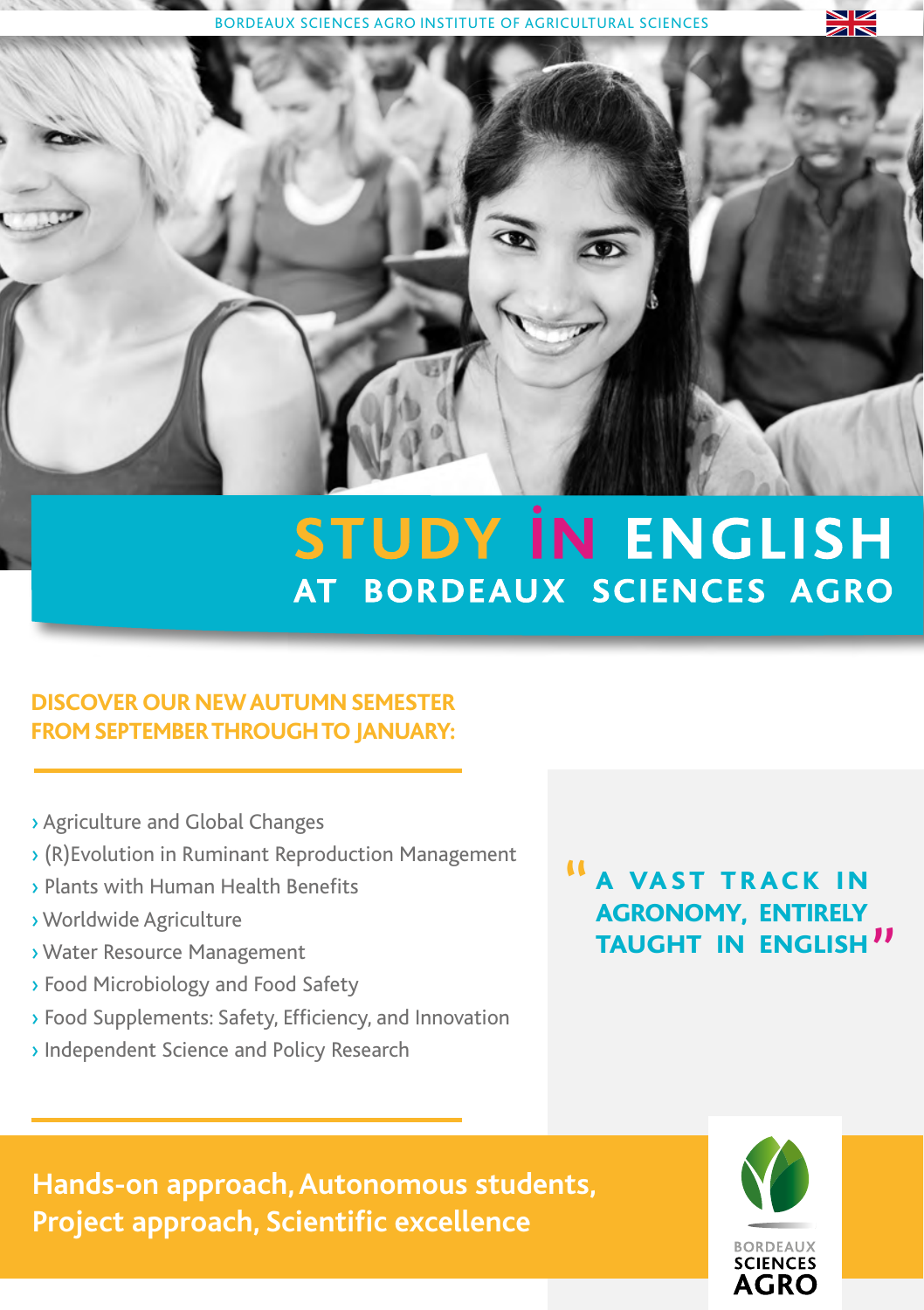## **OUTLINE OF THE SEMESTER PROGRAM**

Our world is changing. Demographic pressure, urbanization, changes in food systems, unequal distribution of natural resources, climate change,… are some of the issues challenging our societies.

They are questioning the options that can be proposed by research communities and policy makers, showing different possible paths of development.

This semester program is meant to allow students to understand the main drivers of these changes, to discover the latest scientific research results, and to question themselves on the possible political and societal answers to be addressed.



#### **THE TRACK**



#### **› Agriculture and Global Changes** (3 ECTS) Professors: Thomas Nesme and Sylvain Pellerin

This course provides knowledge and skills that will enable students to perceive the nature and intensity of global changes, to understand their interactions with agricultural activity and to identify what the new questions submitted to agronomists are. They can identify the main controversies associated with these global changes, with a special focus on climate change, and they are introduced to the main approaches and methods of global agronomy.

#### **› (R)Evolution in ruminant reproduction management** (2 ECTS) Professor: Guillaume Durand

The aim of this course is to enable students to acquire the physiological basics of ruminant reproduction. It provides knowledge about current tools used to control the reproduction, and about alternatives to hormone treatments in ruminant farming. Students acquire key skills to advise breeders on innovative breeding lines in terms of reproduction.

#### **› Plants with Human Health Benefits** (3 ECTS) Professor: Catherine Bennetau

The focus of this course is to show how the growing conditions (terroir, genetics and cultivation techniques) can influence the levels of active ingredients and how they can be standardized. In addition, the course gives an overview of the different methods of cultivation and their specifications. They are also instructed on how the production of plants with health benefits can ensure the sustainability of production systems both environmentally and economically.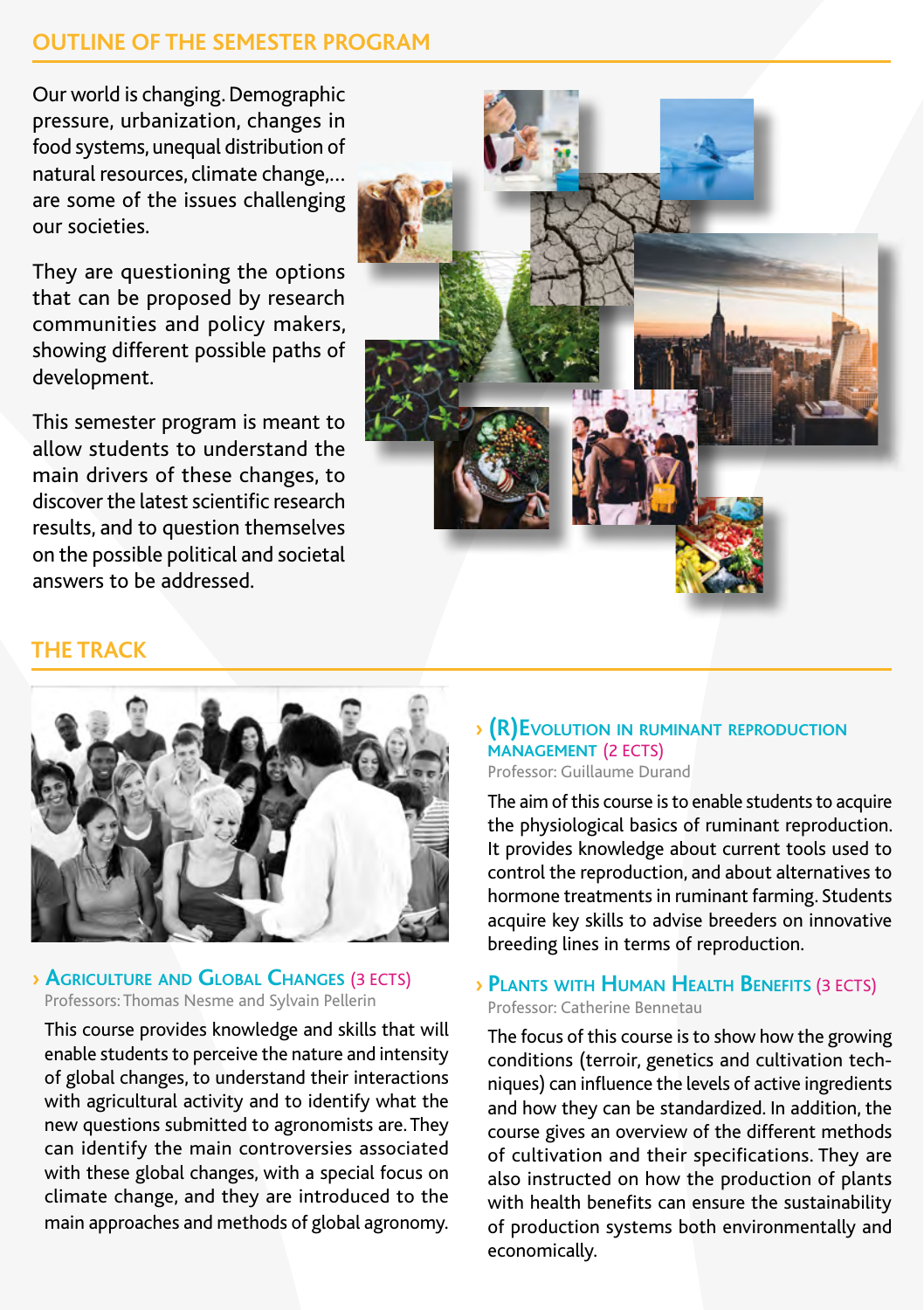## **› Worldwide Agriculture** (3 ECTS)

Professor: Jean-Philippe Fontenelle

This course enables students to be exposed to the diversity of agricultural systems worldwide, to understand the impact of rural societies and environment interaction on this diversity and to gain more insight into the current evolution of these agricultural systems linked to demographic, urban, developmental and environmental changes. They will learn the concepts and tools used by agronomists to address these diversity and evolution issues, and will practice on a specific case study.

## **› Water Resource Management** (3 ECTS)

Professor: Jean-Philippe Fontenelle

This course will expose students to the different important issues related to water resource management. They will first learn about the quantitative management of water used in agriculture and its potential impact on water resource quality and availability. They will then approach water quality control and sanitation systems organized to secure human needs. They will finally look at principal water management dynamics in terms of policies, facilities and institutions worldwide, by being exposed to a series of case studies.

#### **› Food microbiology and Food safety** (3 ECTS)

#### Professors: Benoît Grossiord and Muriel Denayrolles

In this course, students are able to understand measures and tools used by the food operators in order to control the quality of food in relation to the food safety issues. A special focus will be made on hazards of microbiological origin in foodstuffs: from regulation (legal rules) to microbiological analysis.

## **› Food supplements: Safety, Efficiency, and Innovation** (3 ECTS)

Professor: Catherine Bennetau

This course gives students the opportunity to understand what becomes of plant substances when they have been ingested. They are able to examine the effects of intestinal flora and the ways to control it. They are also informed of toxic effects either for intrinsic reasons or because of external contamination by environmental pollutants. Students also familiarize themselves with the techniques of analysis of these contaminants with their strengths and their constraints.

**› Independent Science and Policy Research**(6 ECTS) Professor: Jean-Philippe Fontenelle

This research project will be organized as personal work for which students will have to choose their own research question on a subject related to societal issues such as climate changes, food systems, resource management, human health, agriculture systems, etc. On the basis of an initial literature review and supported by several coaching sessions, each student will be able to produce a research paper organized as a policy brief.

- **› French as a Foreign Language** (3 ECTS)
- **› Sport** (1 ECTS)



## "OUR WORLD IS CHANGING